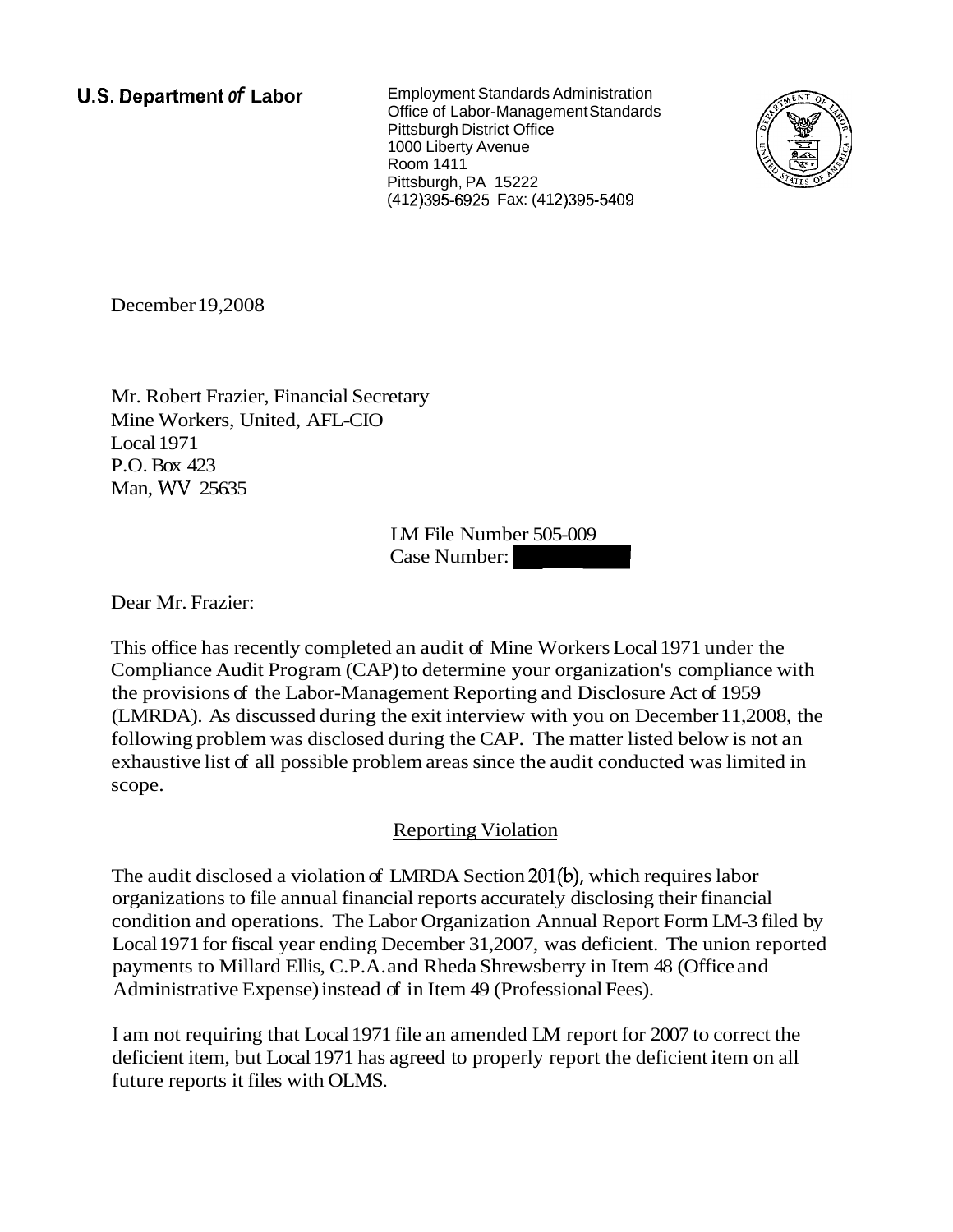Mr. Robert Frazier December 19,2008 Page 2 of 2

I want to extend my personal appreciation to Mine Workers Local 1971 for the cooperation and courtesy extended during this compliance audit. I strongly recommend that you make sure this letter and the compliance assistance materials provided to you are passed on to future officers. If we can provide any additional assistance, please do not hesitate to call.

Sincerely,

**Investigator**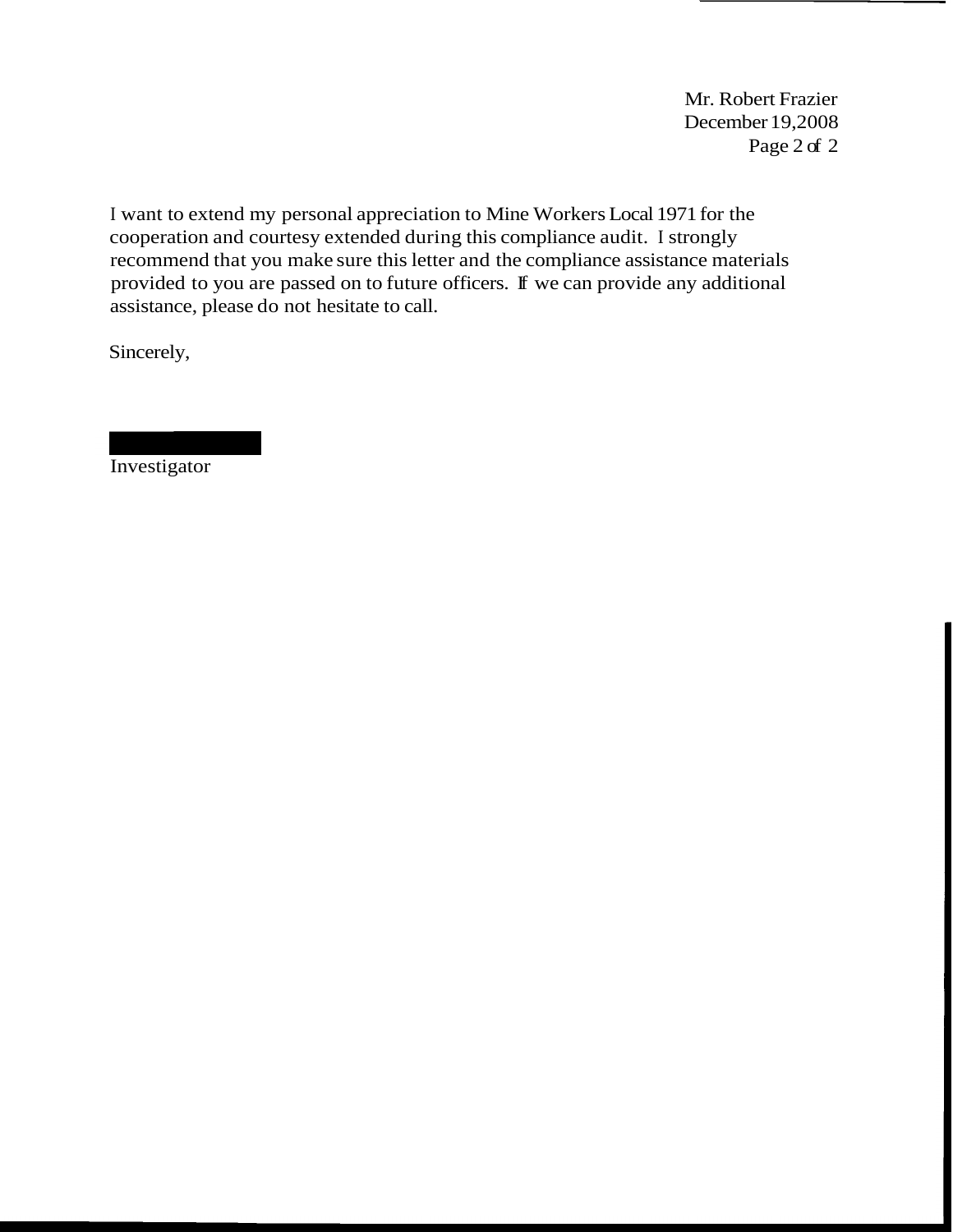**U.S. Department of Labor** Employment Standards Administration Office of Labor-Management Standards New Orleans District Office 600 S Maestri Place, Room 604 New Orleans, LA 70130 (504) 589-6174 Fax:(504) 589-7174 New Orleans District Office<br>
Rew Orleans District Office<br>
600 S Maestri Place, Room 604<br>
New Orleans, LA 70130<br>
(504) 589-6174 Fax:(504) 589-7174<br>
11<br>
11<br>
IM File Number: 018-714<br>
Case Number:



December 19,2008

Ms. Shawn R. Brayton, President Food and Commercial Workers Local 496 2901 Ridgelake, #202 Metairie, LA 70002

LM File Number: 018-714

Dear Ms. Brayton:

This office has recently completed an audit of Food and Commercial Workers Local 496 under the Compliance Audit Program (CAP) to determine your organization's compliance with the provisions of the Labor-Management Reporting and Disclosure Act of 1959 (LMRDA). As discussed during the exit interview with you on December 17,2008, the following problems were disclosed during the CAP. The matters listed below are not an exhaustive list of all possible problem areas since the audit conducted was limited in scope.

# Recordkeeping Violations

Title I1 of the LMRDA establishes certain reporting and recordkeeping requirements. Section 206 requires, among other things, that labor organizations maintain adequate records for at least five years by which each receipt and disbursement of funds, as well as all account balances, can be verified, explained, and clarified. As a general rule, labor organizations must maintain all records used or received in the course of union business.

For disbursements, this includes not only original bills, invoices, receipts, vouchers, and applicable resolutions, but also documentation showing the nature of the union business requiring the disbursement, the goods or services received, and the identity of the recipient(s) of the goods or services. In most instances, this documentation requirement can be satisfied with a sufficiently descriptive expense receipt or invoice. If an expense receipt is not sufficiently descriptive, a union officer or employee should write a note on it providing the additional information. For money it receives, the labor organization must keep at least one record showing the date, amount, purpose, and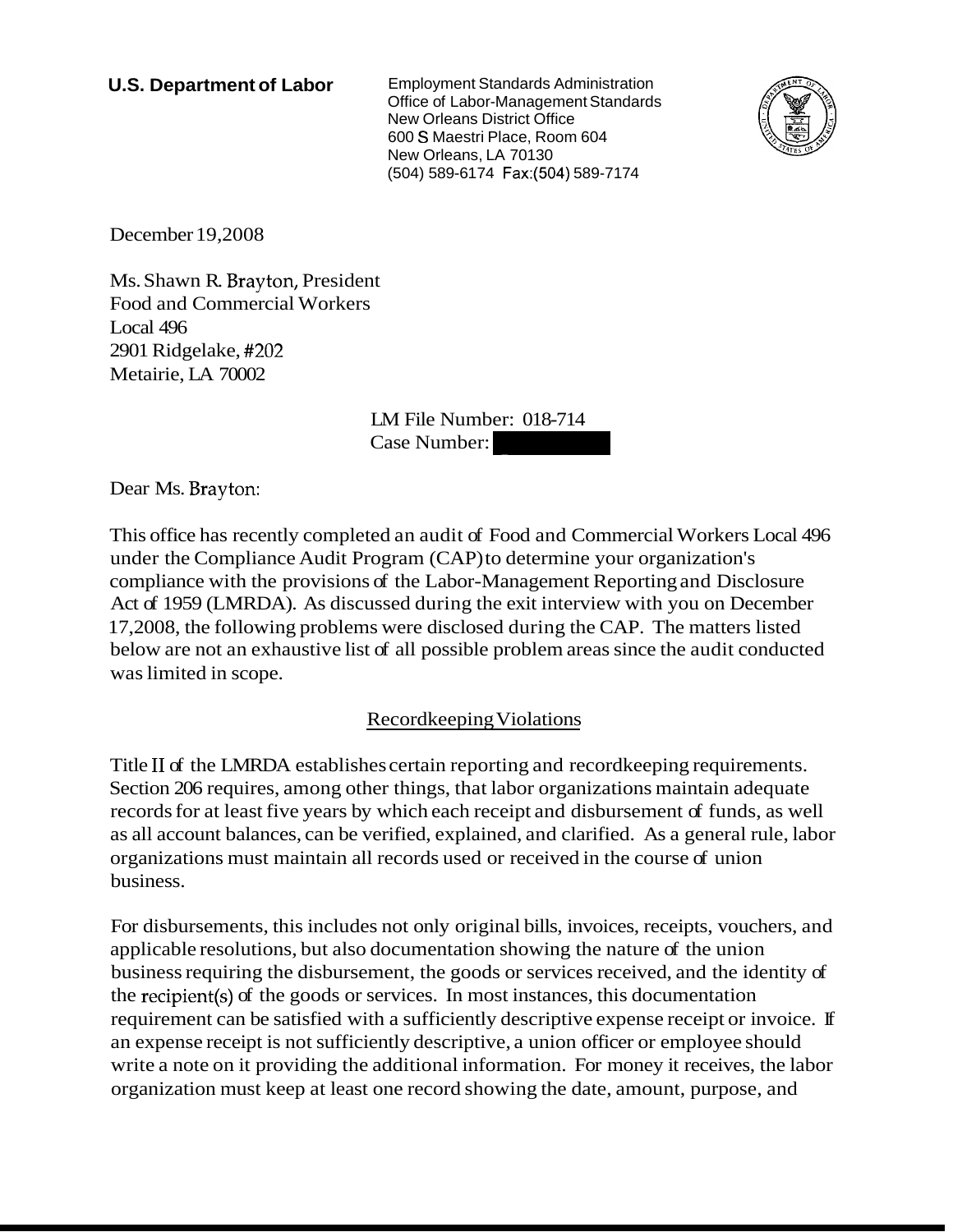source of that money. The labor organization must also retain bank records for all accounts.

The audit of Local 496's 2007 records revealed the following recordkeeping violations:

1. Union Owned/ Leased Vehicles

The union did not maintain records necessary to verify the accuracy of the information reported in Schedules 11 (All Officers and Disbursements to Officers) and 12 (Disbursements to Employees) of the LM-2.

Local 496 incurred expenses totaling at least \$7,635 for automobiles during 2007. However, Local 496 did not maintain records documenting business versus personal use of the union vehicles.

The LM-2 instructions include specific rules for the reporting of automobile expenses. The union must report operating and maintenance costs for each of its owned or leased vehicles in Schedules 11 and 12 of the LM-2, allocated to the officer or employee to whom each vehicle is assigned.

For each trip they take using a union owned or leased vehicle, officers and employees must maintain mileage logs that show the date, number of miles driven, whether the trip was business or personal, and, if business, the purpose of the trip.

2. Reimbursed Auto Expenses

Union officers and employees who received reimbursement for business use of their personal vehicles did not retain adequate documentation to support payments to them totaling at least \$3,529 during 2007. The union must maintain records which identify the dates of travel, locations traveled to and from, and number of miles driven. The record must also show the business purpose of each use of a personal vehicle for business travel by an officer or employee who was reimbursed for mileage expenses.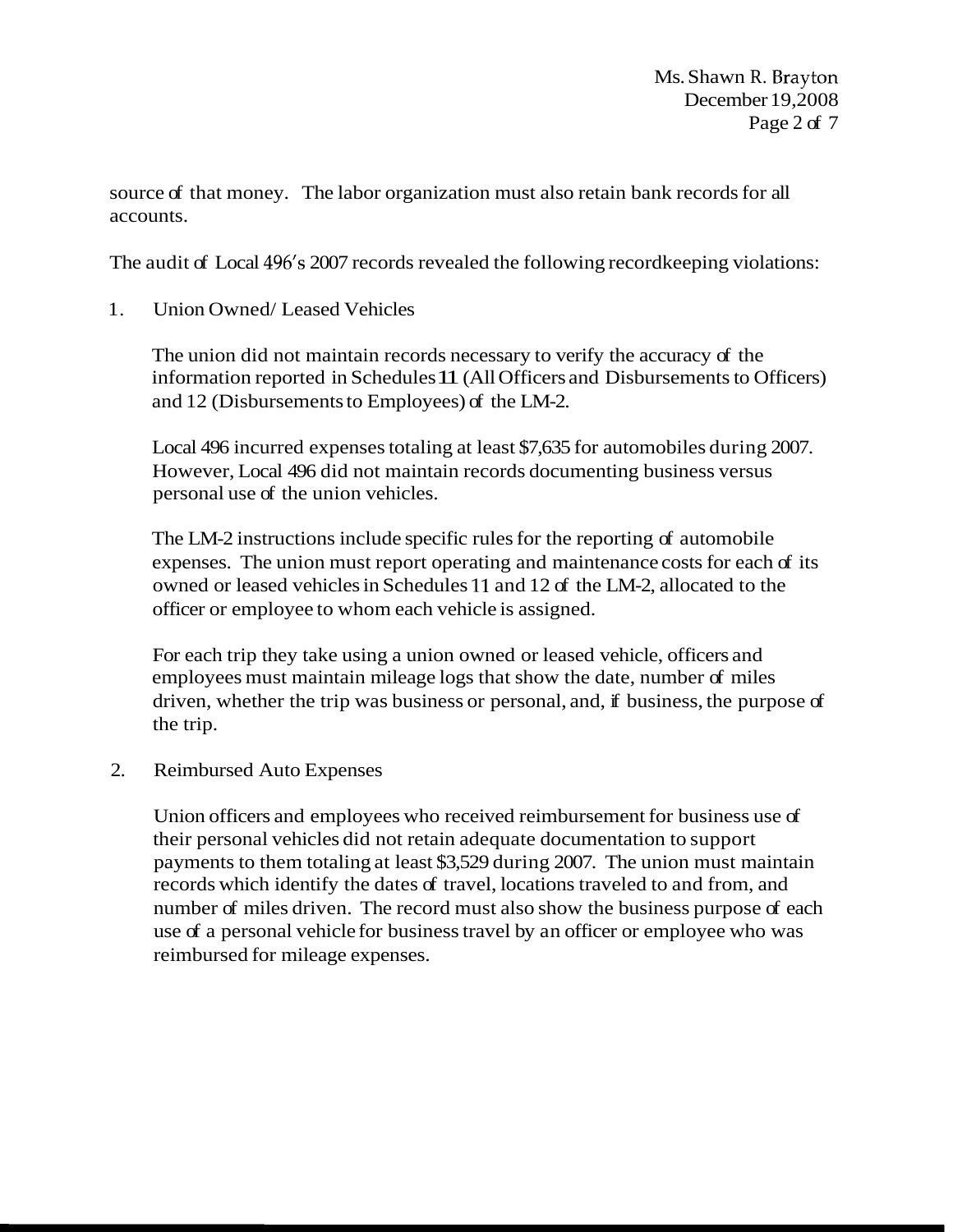Ms. Shawn R. Brayton December 19,2008 Page 3 of 7

#### 3. Disposition of Property

Local 496 did not maintain an inventory of textbooks and other property it purchased, sold, or gave away. The union must report the value of any union property on hand at the beginning and end of each year in Item 28 of the LM-2. The union must retain an inventory or similar record of property on hand to verify, clarify, and explain the information that must be reported in Item 28.

The union must record in at least one record the date and amount received from each sale of textbooks and other items.

#### 4. Receipt Dates not Recorded

Entries in Local 496's receipts journal reflect the date the union deposited money, but not the date money was received. Union receipts records must show the date of receipt. The date of receipt is required to verify, explain, or clarify amounts required to be reported in Statement B (Receipts and Disbursements) of the LM-2. The LM-2 instructions for Statement B state that the labor organization must record receipts when it actually receives money and disbursements when it actually pays out money. Failure to record the date money was received could result in the union reporting some receipts for a different year than when it actually received them.

Based on your assurance that Local 496 will retain adequate documentation in the future, OLMS will take no further enforcement action at this time regarding the above violations.

## Reporting Violations

The audit disclosed a violation of LMRDA Section 201(b), which requires labor organizations to file annual financial reports accurately disclosing their financial condition and operations. The Labor Organization Annual Report Form LM-2 filed by Local 496 for fiscal year ending December 31,2007, was deficient in the following areas:

1. Disbursements to Officers and Employees

Local 496 did not include some disbursements to officers and employees totaling at least \$2,506 in Schedule 11 (All Officers and Disbursements to Officers) and Schedule 12 (Disbursements to Employees). It appears that the local erroneously reported these payments in Schedules 15 through 19.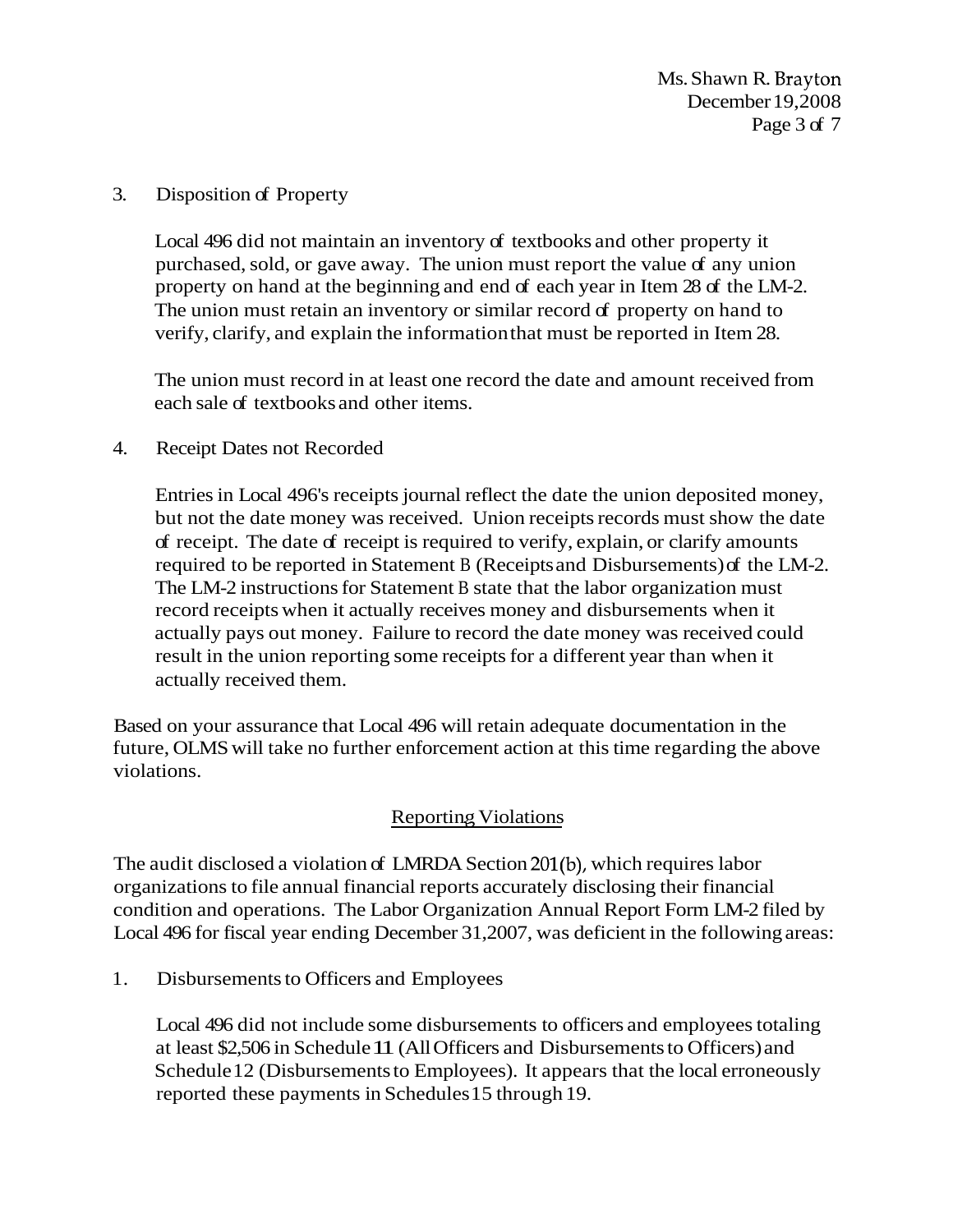The union must report in Column F of Schedules 11 and 12 (Disbursements for Official Business) direct disbursements to officers and employees for reimbursement of expenses they incurred while conducting union business. In addition, the union must report in Column F of Schedules 11 and 12 indirect disbursements made to another party (such as a credit card company) for business expenses union personnel incur. However, the union must report in Schedules 15 through 19 indirect disbursements for business expenses union personnel incur for transportation by public carrier (such as an airline) and for temporary lodging expenses while traveling on union business. The union must report in Column G (Other Disbursements) of Schedules 11 and 12 any direct or indirect disbursements to union personnel for expenses not necessary for conducting union business.

#### 2. Automobile Expenses

Local 496 did not include in the amounts reported in Schedule 11 (All Officers and Disbursements to Officers) and Schedule 12 (Disbursements to Employees) disbursements for the operation and maintenance of union automobiles totaling at least \$7,635.

The LM-2 instructions provide two methods for reporting automobile-related expenses. The union must report in Schedules 11 and 12 direct and indirect disbursements for the operation and maintenance of union owned and leased vehicles and the operation and maintenance of vehicles owned by union personnel (including gasoline, repairs, and insurance). The union may divide the expenses and report them in Columns F and G based on miles driven for union business (supported by mileage logs) compared with miles driven for personal use.

Alternatively, rather than allocating the expenses between Columns F and G, if 50 percent or more of an officer's or an employee's use of a vehicle was for official business, the union may report all of the expenses relative to the vehicle assigned to the officer or employee in Column F of Schedule 11 or 12 with an explanation in Item 69 (Additional Information) that the officer or employee used the vehicle part of the time for personal business. Similarly, if a vehicle assigned to an officer or employee was used less than 50 percent of the time for business, all of the expenses relative to that vehicle may be reported in Column G with an explanation in Item 69 that the officer or employee used the vehicle partly for official business.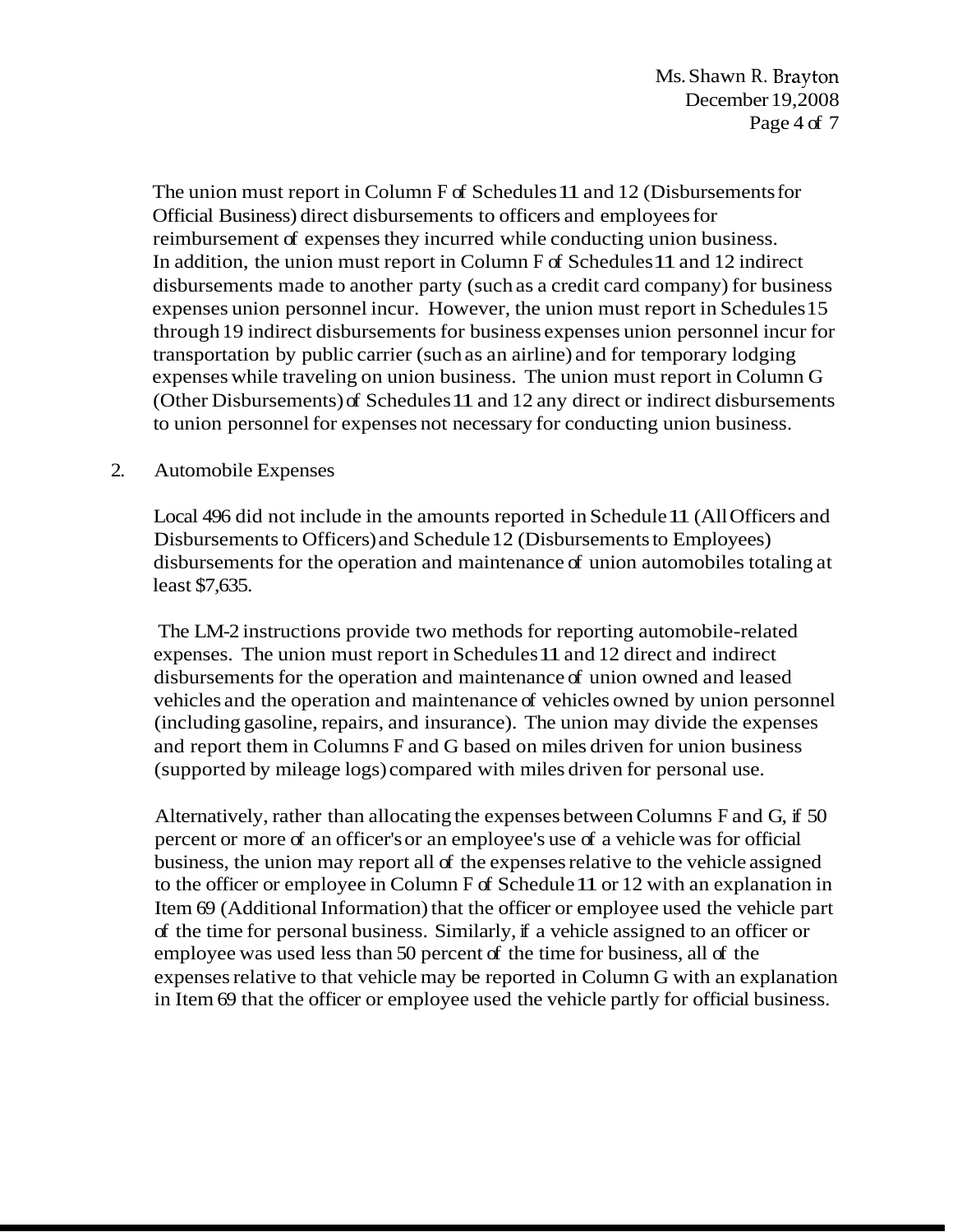# 3. Improper Itemization of Disbursement or Receipt

Local 496 improperly reported several transactions as "major" transactions in Schedules 14-20. A "major" transaction includes any individual transaction of \$5,000 or more or total transactions to or from any single entity or individual that aggregate to \$5,000 or more during the reporting period and which the local cannot properly report elsewhere in Statement B. The audit found the following errors on the Itemization Pages and Statement B:

- a) Individual transactions of receipts and disbursements of less than \$5,000 were compiled together and reported as major payees or payers to "Miscellaneous" on Schedules 14,15, and 17 rather than on the Detailed Summary Page for Schedules 14-19.
- b) Per capita paid to the UFCW International, LA AFL-CIO, and other intermediate bodies totaling at least \$174,648.00 were improperly reported as major transactions on Schedule 18 rather than in Item 56 (Per Capita Tax) of Statement B.
- c) Disbursements totaling at least \$60,222 for benefits were improperly reported on Schedule 18 rather than in Item 55 (Benefits) of Statement B and on Schedule 20.
- d) Disbursements totaling at least \$32,377 for the purchase of supplies (textbooks) for resale were improperly reported as a major payee on Schedule 19 rather than in Item 59 (Supplies for Resale) of Statement B.
- e) The audit revealed that the union provides a sick benefit and other insurance benefits for its members. The union receives at least \$41,011 from members and disbursed at least \$47,784 on their behalf. However, the union failed to report any amounts in Item 47 (From Members for Disbursement on Their Behalf) or Item 64 (On Behalf of Individual Members) of Statement B.
- f) The union withheld taxes and payroll deductions from the salary of officers and employees totaling at least \$61,876, but failed to report any amounts in Item 67 (Withholding Taxes and Payroll Deductions) of Statement B.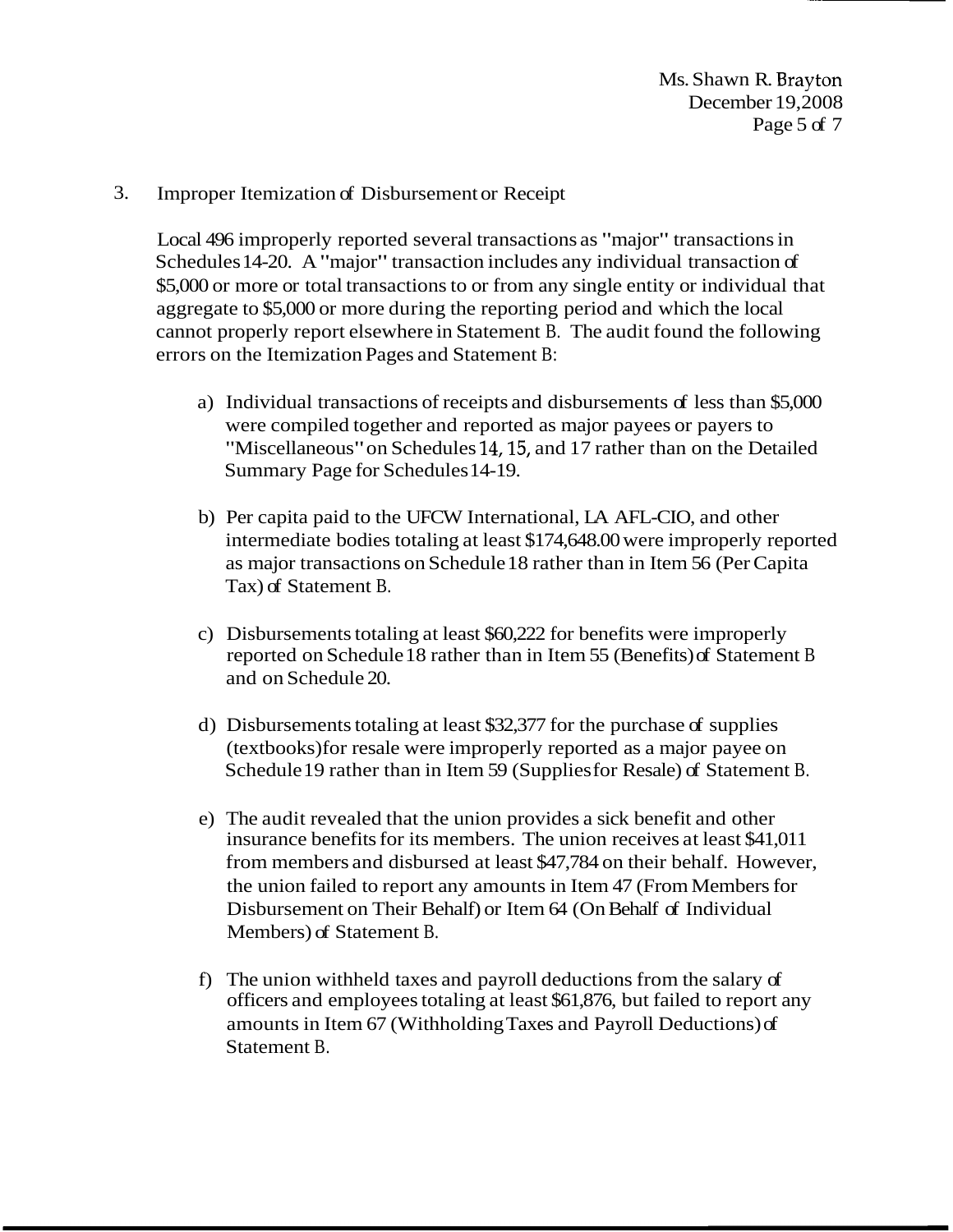Ms. Shawn R. Brayton December 19,2008 Page 6 of 7

#### 4. Sale of Supplies

Local 496 did not correctly report receipts from the sale of supplies or disbursements for supplies for resale. The audit revealed that during 2007, Local 496 disbursed at least \$32,377 for items that it re-sold to members, collecting receipts totaling at least \$34,793. The LM-2 instructions require that the union report receipts from the sale of supplies in Item 39 (Sale of Supplies) and disbursements for supplies for resale in Item 59 (Supplies for Resale). In addition, it must report the value of any supplies for resale on hand at the beginning and end of the year in Item 28 and Schedule 7 (Other Assets).

#### 5. Failure to File Bylaws

The audit disclosed a violation of LNIRDA Section 201(a), which requires that a union submit a copy of its revised constitution and bylaws with its LM report when it makes changes to its constitution or bylaws. Local 496 amended its constitution and bylaws in 1999, but did not file a copy with its LM report for that year.

Local 496 has now filed a copy of its constitution and bylaws.

Local 496 must file an amended Form LM-2 for fiscal year ending December 31,2007, to correct the deficient items discussed above. I explained to you the filing procedures and the availability of filing software on the OLMS website (www.olms.dol.gov). The amended Form LM-2 must be electronically filed as soon as possible, but not later than January 21,2009. Before filing, review the report thoroughly to be sure it is complete and accurate, and properly signed with electronic signatures.

## Other Violation

The audit disclosed the following other violation:

## Inadequate Bonding

The audit revealed a violation of LMRDA Section 502 (Bonding), which requires that union officers and employees be bonded for no less than 10 percent of the total funds those individuals or their predecessors handled during the preceding fiscal year.

The audit revealed that Local 496's officers and employees were not bonded for the minimum amount required at the time of the audit. However, the union obtained